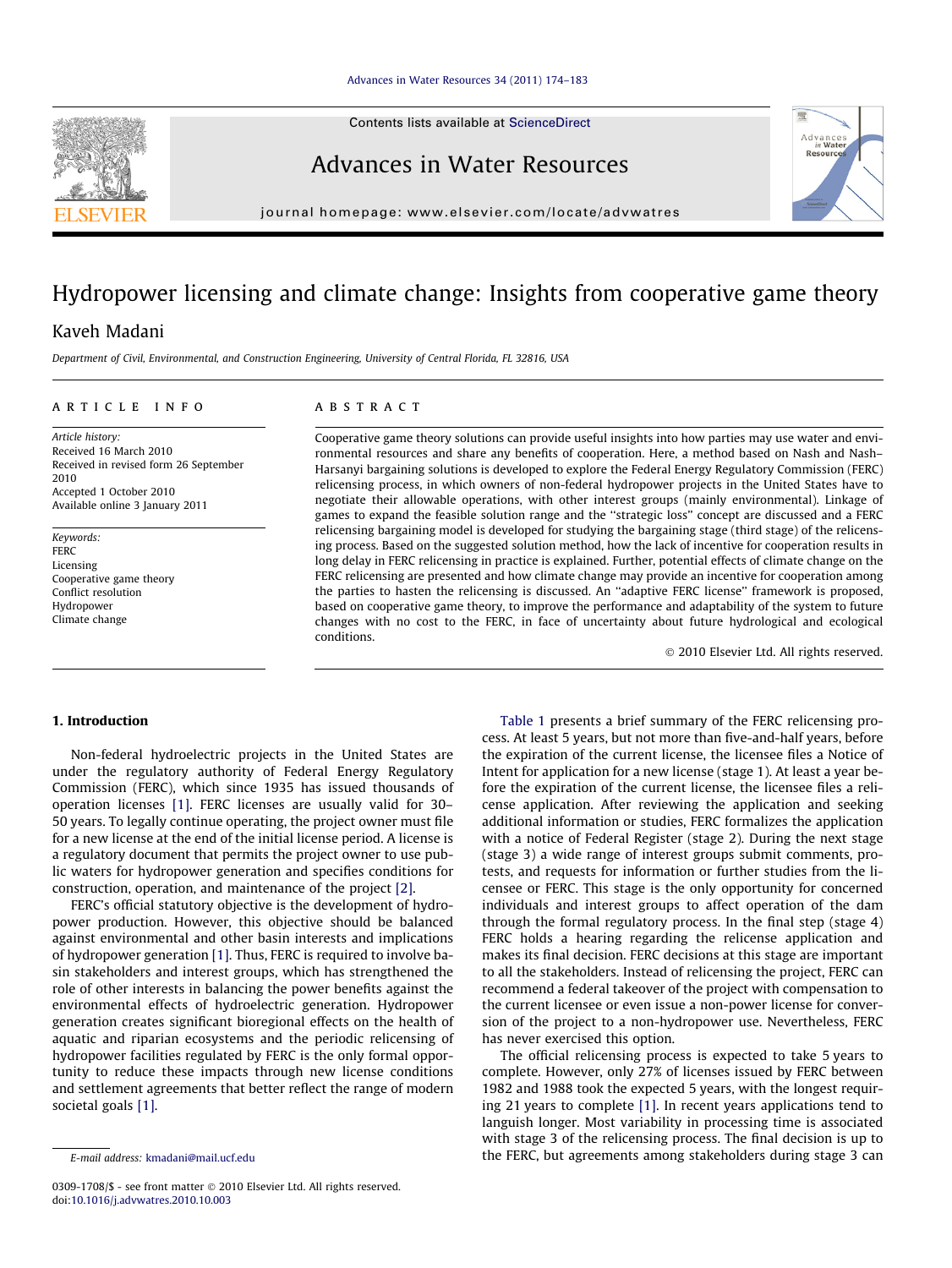<span id="page-1-0"></span>Table 1 Different stages of the FERC relicensing process.

| Stage         | Involved parties                     | Description                                                                                                                                                                                                                                                                                                                                                                                                        |
|---------------|--------------------------------------|--------------------------------------------------------------------------------------------------------------------------------------------------------------------------------------------------------------------------------------------------------------------------------------------------------------------------------------------------------------------------------------------------------------------|
| 1             | Licensee                             | The licensee files a Notice of Intent to apply for<br>a new license $(5-5.5 \text{ years})$ before expiration of<br>the current license)                                                                                                                                                                                                                                                                           |
| $\mathcal{L}$ | <b>FERC</b>                          | FERC formalizes the relicense application with a<br>notice of Federal Register (1 year before<br>expiration of the current license)                                                                                                                                                                                                                                                                                |
| 3             | Licensee & Interest<br>groups        | Interests groups submit comments, protests,<br>and requests for information or further studies<br>from the licensee or FERC. This stage is the only<br>opportunity for concerned individuals and<br>groups to affect operations of the dam through<br>the formal regulatory process. Interested<br>parties can present alternative/compromise<br>plans through bargaining (expected to be<br>completed by 5 years) |
| 4             | FERC, Licensee, &<br>Interest groups | FERC holds a hearing regarding the relicense<br>application and makes its final decision                                                                                                                                                                                                                                                                                                                           |

accelerate the process significantly [\[1\]](#page-9-0). As long as the new license is not issued and FERC does not make its decision, operations are based on the existing license.

With many projects facing relicensing in the United States by 2020, FERC relicensing will be complicated, lengthy and resource-intensive. This problem can be exacerbated by expected climate changes, which will have significant implications for various environmental resources and ecosystems, as well as hydropower production. Although changes in operations may help adaptation to new climatic conditions and minimize revenue losses to some extent, environmental constraints, imposed on operations by FERC as a result of pressure by interest groups, might limit the operators flexibility to adapt for power generation.

It is important to environmental advocates that long-term licenses and agreements can address changes and reduce the likelihood that operations will produce irreversible ecosystem impacts before subsequent license renewals. Thus, they make as much effort as possible in stage 3. Generally, environmental interest groups are expected to seek to hasten the process (independent of final relicensing outcome) to save endangered riverine resources while dam owners and hydropower investors are mostly seeking to slow down process to postpone financially constraining environmental mitigation requirements. However, as discussed later, climate change may reverse this trend as environmental and revenue losses may provide an incentive for cooperation to speed license renewal in coming decades.

Game theory, the mathematical study of cooperation and competition, can be used to interpret the behavior of decision makers and to suggest solutions which increase their gain under win– win resolutions [\[3\].](#page-9-0) Cooperative game theory has been previously used in studying water and environmental resources conflicts (see reviews by Madani [\[3\]](#page-9-0), Zara et al. [\[4\],](#page-9-0) and Parrachino et al. [\[5\]](#page-9-0)). Cooperative game theory solutions or stability definitions can provide useful insights into how stakeholders with different interests plan their use of water and environmental resources and suggest how parties can share gains from cooperation in an efficient and fair manner.

The main objective of this paper is to apply cooperative game theory as a method for understanding causes of delay in stage 3 of FERC relicensing in general and exploring why the current structure of the FERC license (with fixed terms as opposed to an adaptive license, explained later) might deteriorate the performance of the hydropower system and its environment under climate change. This study suggests a cooperative game theoretic method based on the well-known Nash [\[6\]](#page-9-0) and Nash–Harsanyi [\[7,8\]](#page-9-0) bargaining solutions for gaining insights and finding the conditions under which parties to a FERC license are willing to cooperate for a new license. The ''strategic loss'' concept is discussed and a revision to the Nash and Nash–Harsanyi cooperative stability definitions is suggested to make them applicable to a linked game upon which a FERC relicensing bargaining model is developed. The method suggested here can provide insights into stage 3 of FERC relicensing – the most complicated stage. The FERC relicensing bargaining model can support ongoing bargaining and negotiations between the interested parties and may be used to investigate whether climate change can be an incentive for cooperation and a speedier relicensing process. Further, the paper suggests a bargaining framework to be added to FERC licenses to provide more flexibility and adaptability to climate change.

#### 2. Revising the Nash bargaining solution for connected games

While often parties to water and environmental conflicts can gain from cooperation, they fail to cooperate in many occasions as finding a fair allocation scheme which enforces cooperation efficiently is challenging. Nash [\[6\]](#page-9-0) suggested the following non-linear optimization model (Eqs. (1)–(4)) to determine an optimal solution to the 2-player bargaining game over sharing a resource under cooperation (or sharing the gains from cooperation), and to enforce a fair and efficient allocation of the resource (gains from cooperation) among the rational bargainers (cooperative parties) who have perfect information about the conditions of the problem:

$$
\Omega = \max(x_1 - d_1)(x_2 - d_2) \tag{1}
$$

subject to:

$$
\sum_{i=1}^{2} x_i \leqslant S \tag{2}
$$

 $x_i \geq d_i$  (rationality condition) (3)

$$
x_i, d_i \geqslant 0 \tag{4}
$$

where for player  $i = 1, 2$ :

S = total available resource;  $x_i$  = share of player *i* from the resource under cooperation;  $d_i$  = share of player *i* from the resource when acting individually (non-cooperation) (setting  $d_i = 0$ ,  $x_i$  will be the gain of player *i* from cooperation); and  $\Omega$  is the unique Pareto-optimal solution of the Nash bargaining game. The Paretooptimal solution is the solution in which none of the parties can increase his gain without decreasing the gain of at least one other party.

Harsanyi [\[7,8\]](#page-9-0) generalized the Nash cooperative solution for a 2-player bargaining game to an  $n$ -players game:

$$
\Omega = \max \prod_{i=1}^{n} (x_i - d_i) \tag{5}
$$

subject to:

$$
\sum_{i=1}^{n} x_i \leqslant S \tag{6}
$$

$$
x_i \geqslant d_i \tag{7}
$$

$$
x_i, d_i \geqslant 0 \tag{8}
$$

Just and Netanyahu [\[9\]](#page-9-0) showed how the feasible solution set (the set of all possible solutions to the problem) can be expanded through connecting isolated (independent or irrelevant) games. Since bargaining over one issue might not always result in a cooperative resolution (when  $\Omega$  = 0) it might benefit negotiators to bargain over several issues at the same time. The feasible set is expanded in this case because outcomes that are not desired by all parties in isolated games due to individual rationality constraints may become desired when compensated by offsetting gains from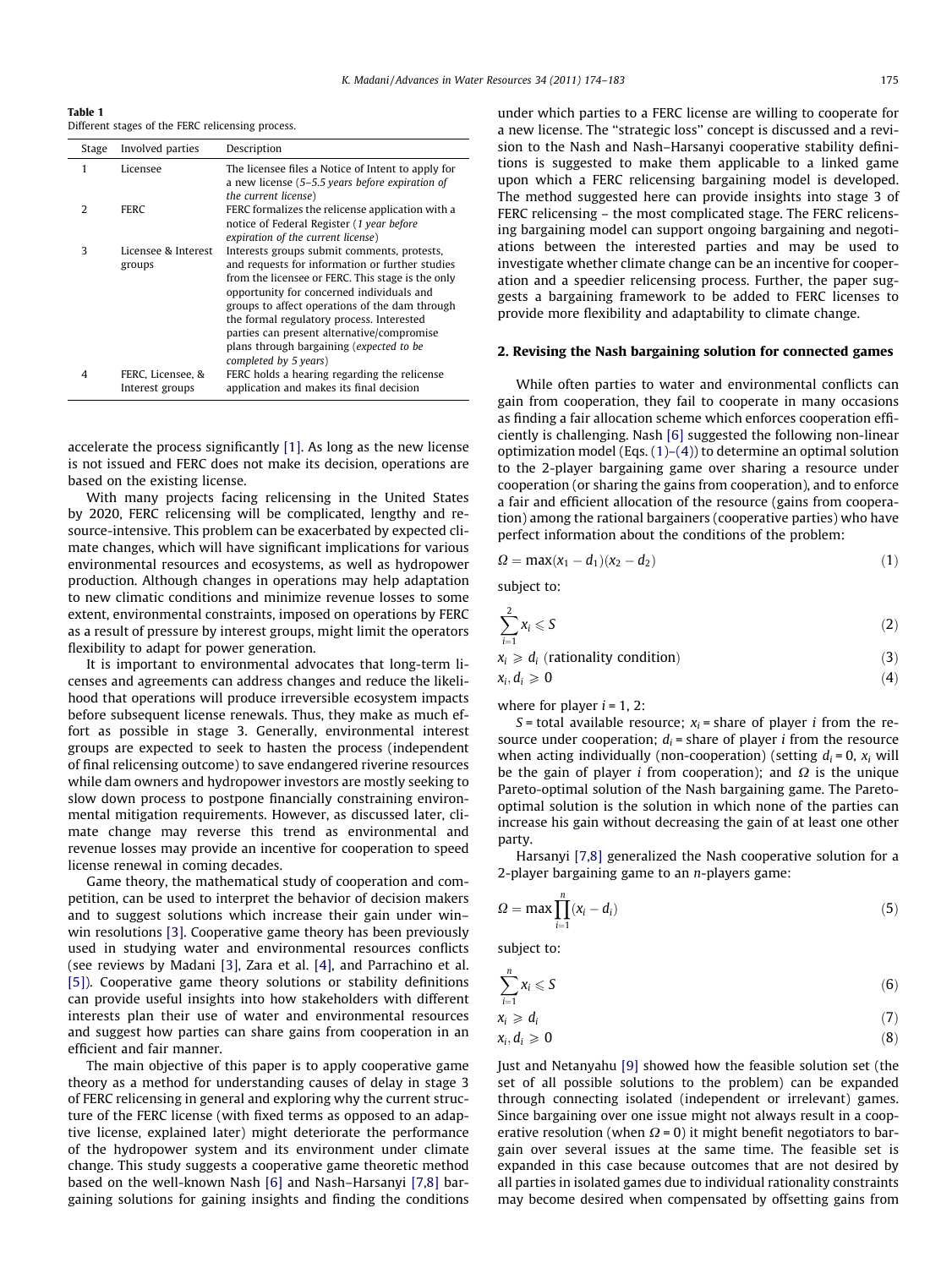<span id="page-2-0"></span>connected issues. Interconnection is only beneficial when each party is stronger than the other at least in one of the sub-games. In such cases, one party is willing to lose in one game to gain in another. A Nash solution for a 2-player bargaining game can be written for k linked 2-player games as:

$$
\Omega = \max \left( \sum_{j=1}^{k} x_{1,j} - d_{1,j} \right) \left( \sum_{j=1}^{k} x_{2,j} - d_{2,j} \right) \tag{9}
$$

subject to:

$$
\sum_{i=1}^{2} x_{ij} \leqslant S_j \tag{10}
$$

$$
\sum_{j=1}^{k} x_{i,j} \geqslant \sum_{j=1}^{k} d_{i,j} \tag{11}
$$

 $x_{i,j}, d_{i,j} \geqslant 0$  (12)

where for player  $i = 1, 2$ :

 $x_{i,j}$  = share of player *i* in the *j*th sub-game (*j* = 1,2,...,*k*) when parties cooperate in the linked game;  $d_{i,j}$  = share of player *i* when acting individually (non-cooperation) in the jth subgame; and  $S_j$  = total available resource in sub-game j. Setting  $d_{ij} = 0 \left( \sum_{j=1}^k d_{ij} = 0 \right), \sum_{j=1}^k x_{ij}$  will be the gain of player *i* from cooperation.

Similarly, the Nash-Harsanyi solution for  $k$  linked *n*-player games becomes:

$$
\Omega = \max \prod_{i=1}^{n} \left( \sum_{j=1}^{k} x_{ij} - d_{ij} \right) \tag{13}
$$

subject to:

$$
\sum_{i=1}^n x_{i,j} \leqslant S_j \tag{14}
$$

$$
\sum_{j=1}^{k} x_{ij} \geqslant \sum_{j=1}^{k} d_{ij} \tag{15}
$$

$$
x_{ij}, d_{ij} \ge 0 \tag{16}
$$

for player  $i = 1, 2, \ldots, n$ .

If  $\Omega$  > 0 and there exists a *j* for which  $x_{i,j}$  <  $d_{i,j}$  player *i* is a "strategic loser" in game  $j$ . This player is willing to lose in game  $j$  when he knows his loss in game j keeps him in the coalition and his gain from cooperation in the larger game (composed of k interconnected games) exceeds his overall gain from  $k$  isolated games. Player *i* gains less when he plays each game independently and is not willing to lose in any game to gain in others. Strategic loss may exist to players of the larger (interconnected) game when each player is stronger than the others at least in one of the subgames. Willingness for ''strategic loss in cooperation'' expands the feasible solution set to the bargaining game where if  $k$  separated games are played by player  $i$ , there will be no strategic loss, and the final solution will be inferior to a solution to the linked game.

#### 3. FERC relicensing bargaining game

During stage 3 of relicensing, environmental groups and hydropower project owners are expected, respectively, to hasten and slow the process. However, empirical results show that in practice both groups of interveners are significantly effective at slowing the process [\[1\].](#page-9-0) With help from the Nash solution for this game it is possible to find why the parties might lack incentive to cooperate, resulting in delay in stage 3.

The third stage of FERC relicensing can be modeled as a bargaining game where two players – the hydropower generator and a coalition of environmental interest groups at a given site – bargain to increase their benefit from the available water. Here, for simplicity it is assumed that the parties bargain over water quantity. In practice, parties may be concerned about flow regime (water quantity, ramping rates, occasional pulse flows, etc.) and temperature.  $d_{env,j}$  and  $d_{hp,j}$  are, respectively, the gains of environmentalists and the hydropower generator in time  $j$  from their shares based on the current license (the parties have regulated shares at any period j based on the current operations and environmental constraints imposed by the existing license). In this game, a hydropower generator wants to operate the dam to maximize its revenue, while interest groups want the dam to be operated to maximize their utility (sportfishing, boating, historical, endangered species, water quality, and recreation).

In the third stage of FERC relicensing, the two players do not bargain over their shares in a given time step in isolation from other time periods as they are aware of the fact that without interconnection of the k independent games, it is impossible to find any superior solution. In other words, in a given time, isolated from other time steps, loss to one party is the gain to the other party,  $\Omega$  equals zero, the strategic loss option is not available, and no win–win solution is possible. Thus, the parties always consider a larger (e.g. annual) game and do not bargain over their share only in time  $j$  (e.g. hour, day, week, month, or season) without considering their shares in other periods. The Nash bargaining solution for the third stage of the FERC relicensing game can be written as:

$$
\Omega = \max \left( \sum_{j=1}^{k} U_j (x_{env,j}) - U_j (d_{env,j}) \right) \left( \sum_{j=1}^{k} R_j (x_{hydj}) - R_j (d_{hydj}) \right) \tag{17}
$$

subject to individual rationality and resources availability constraints, where for player i = Environmentalists, Hydropower Operator and time step  $j = 1, 2, \ldots, k$ :

 $U(x_{env,j})$  = utility of the environmentalists in cooperative case at time *j* from their share  $x_{env,j}$ ;  $U(d_{env,j})$  = utility of the environmentalists in non-cooperative case at time  $j$  from their regulated share  $d_{env,j}$ ;  $R(x_{hydj})$  = revenue of the hydropower generator in cooperative case at time *j* from its share  $x_{hyd,j}$ ;  $R(d_{hyd,j})$  = revenue of the hydropower generator in non-cooperative case at time  $j$  from its regulated share  $d_{hyd,j}$ .

For a dam like the one in [Fig. 1](#page-3-0) with turbines below the dam and no diversion tunnel,  $x_{env,j} = x_{hyd,j}$  and  $d_{env,j} = d_{hyd,j}$ , because the amount of water through the turbine flows in the stream.

Modeling stage 3 of the FERC relicensing game using cooperative game theory enables us to find if cooperation between the parties is possible and if so, what flow values bring collaboration between the conflicting parties. If  $\Omega$  > 0 then there exists a *j* for which one of the payers is a strategic loser  $(U(x_{env,j}) < U(d_{env,j})$  or  $R(x_{hp,j}) < R(d_{hp,j})$  and is willing to lose in period *j* to increase its gain in the overall interconnected game. However, If  $\Omega$  = 0 is the only solution to Eq. (17), the parties are not willing to cooperate because they cannot come up with any compromise solution. In bargaining games like this, a player does not cooperate and the conflict has no cooperative resolution if he does not receive at least as much as he can get in the non-cooperative game. This can cause a long a delay in FERC relicensing. In such cases, cooperation is not the parties' dominant strategy as it is not beneficial to the players. Thus, when unsuccessful in bargaining based on Eq. (17), the hydroelectricity generator tries to delay the process to preserve its current generation pattern and capacity and avoid costly environmental mitigation requirements (as long as the new license is not issued operations are based on the current license). On the other hand, the environmental interest groups who are unsuccessful in making the generators cooperate, seek to delay the process to ensure their interests are finally implemented through methods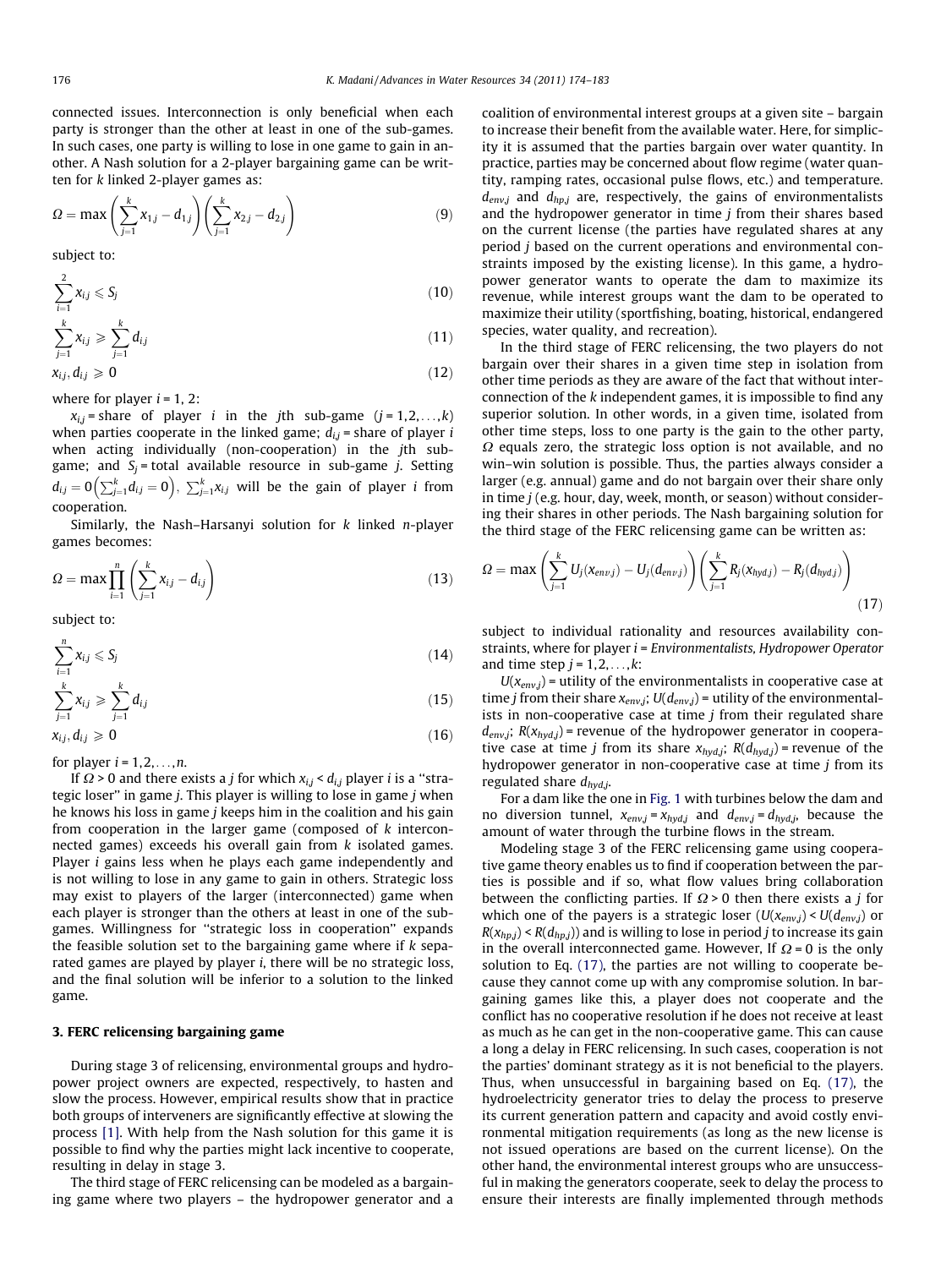<span id="page-3-0"></span>

Fig. 1. Hydropower generation site without a diversion unit.

other than bargaining such as asking for assistance from Congress or FERC through formal regulatory and legal processes.

When  $\Omega$  = 0, delaying is the dominant strategy, and when  $\Omega$  > 0, parties tend to cooperate. One benefit of using cooperative game theory to study FERC relicensing is the ability of finding conditions (e.g. flow values in this example) for each time step, which makes cooperation possible when parties prefer to cooperate. Agreement on enforcing such numbers by the terms and conditions of the FERC license can make cooperation possible when both parties can gain more (win–win situation). To show how Eq. [\(17\)](#page-2-0) can be used to find if cooperation or delaying is the dominant strategy for players, a numerical example is presented.

#### 4. FERC relicensing bargaining model

Suppose a group of environmentalists below Dam A on River B and the operator of this single-purpose high-elevation hydropower reservoir with no diversion unit (Fig. 1) and no carry-over storage, are in the FERC relicensing process. The environmentalist group is concerned with the effects of reservoir operations and changes in stream flows and temperatures on the population of Fish C in River B and are negotiating over the monthly instream flows with the project owners. Currently, the reservoir is operated based on the terms and conditions of the existing license, which has been in use for the past 25 years. These terms and conditions include the minimum and maximum monthly instream flows (Fig. 2) for maximizing the survival rate of Fish C. The capacity of the reservoir is 140 million cubic meters with the turbine generation capacity of 1528 MW h per month.

The benefit and utility to each party in each month should be specified for use in Eq. [\(17\)](#page-2-0). Monthly revenue to the hydropower generator can be calculated, from hydropower prices and generation. Madani and Lund [\[10\]](#page-9-0) developed a method for incorporating the effects of off-peak and on-peak pricing on hydropower generation. This method, which has been used in California's EBHOM (Energy-Based Hydropower Optimization Model), estimates the average monthly hydropower price based on the hours of turbine operation or proportion of monthly generation capacity used. This method is used here for incorporating the non-linear relationship of hydropower generation and pricing. Real-time hourly hydropower prices across California were used to estimate the hydropower prices based on the proportion of generation capacity used. Using this method, monthly hydropower revenue can be calculated as:

$$
Z_j(G_j) = P_j(g_j) \times G_j \tag{18}
$$

where:

 $Z_i$  = hydropower revenue in month *j*;  $G_i$  = hydropower generation in month *j* (MW h/month);  $g_i$  = the proportion of monthly generation capacity used  $(g_j = \frac{G_j}{G_{cap}})$ ; and  $P_j(g_j)$  = price of electricity in month *j* (\$/MW h) when generation is equal to  $g_j$ .

The reservoir is operated for revenue maximization (hydropower operating costs are essentially fixed at monthly scale), based on the following hydropower optimization model (Eqs. (19)–(27)):

$$
Max Z = \sum_{j=1}^{12} Z_j(G_j)
$$
 (19)

subject to:

$$
S_1 = big \text{ (initial condition)} \tag{20}
$$

 $S_{min} \leqslant S_j \leqslant S_{max}, \quad \forall j$  (21)

$$
S_{max} - S_{min} \leqslant Scap \ (storage capacity constraint) \tag{22}
$$

 $S_j = I_{j-1} + S_{j-1} - R_{j-1}$  (conservation of mass),  $\forall j$  (23)

$$
G_i \leq R_j \times h \times \lambda, \quad \forall j \tag{24}
$$

 $G_i \leqslant Gcap$  (generation capacity constraint),  $\forall j$  (25)

$$
R_{min,j} \leqslant R_j \leqslant R_{max,j}, \quad \forall j \tag{26}
$$

$$
G_j, S_j, R_j \geq 0 \text{ (non-negativity)}, \quad \forall j \tag{27}
$$



Fig. 2. Monthly unimpaired flow regime of River B and minimum and maximum flow requirements below Dam A.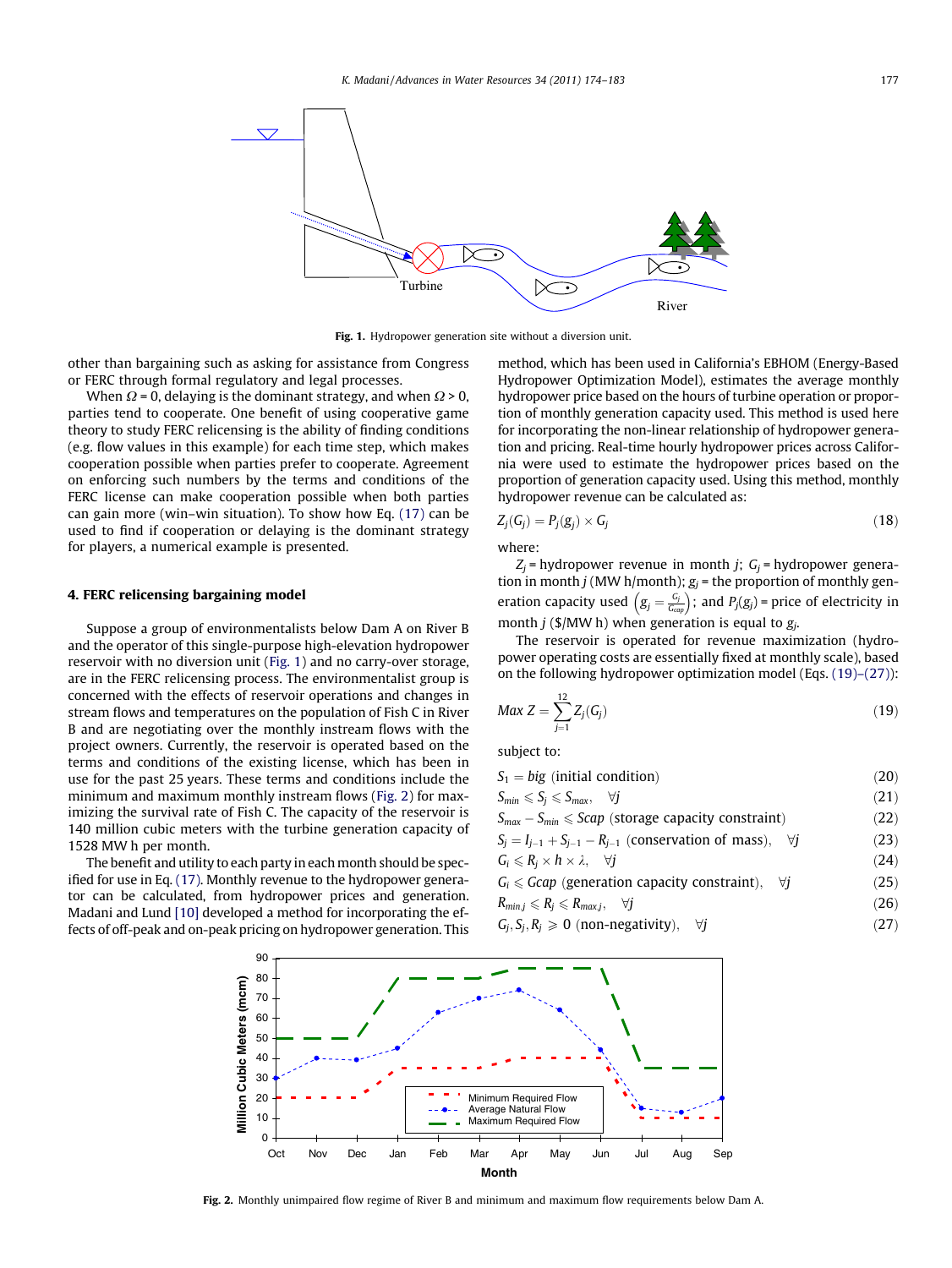where for  $j = 1, 2, 3, ..., 12$ :

 $Z$  = annual hydropower benefit;  $S_i$  = water storage at the beginning of month j  $(\mathrm{m}^3)$  (a decision variable); Scap = reservoir storage capacity (m $^3$ ); big = an arbitrary large number greater than or equal to *Scap*;  $S_{min}$  = minimum monthly water storage during the year (12 months period) (m<sup>3</sup>) (a decision variable);  $S_{max}$  = maximum monthly water storage during the year (m $^3$ ) (a decision variable);  $I_j$  = inflow to reservoir (upstream runoff) in month  $j \,$  (m<sup>3</sup>/s);  $\tilde{R}_j$  = water release from the reservoir in month  $j$  (m $^3$ /s) (a decision variable);  $R_{min,i}$  = minimum release (instream flow) in month j, enforced by the FERC license (m<sup>3</sup>/s);  $R_{max,j}$ = maximum release (instream flow) in month *j*, enforced by the FERC license  $(m^3/s)$ ; Gcap = generation capacity (MW h/month);  $h$  = turbine head (m); and  $\lambda$  = turbine efficiency.

The head-storage effect is minimal in high-elevation reservoirs, so energy head is assumed constant across all months (Eq. (24)). Conventionally, in hydropower operation models storage at beginning of one month is set to zero (initial condition). However, by doing this optimal refill and drawdown cycles may not be found unless the model is run 12 times, each time by a different initial month. Eqs. [\(20\)–\(22\)](#page-3-0), suggested by Madani and Lund [\[10\]](#page-9-0), allows finding the optimal operations and drawdown and refill cycles with only one model run. It is assumed that Reservoir A has no carry-over storage. (This assumption is for simplicity only. The suggested method can be also applied to systems with carry-over storage.) Thus, operation decisions in each year are independent from other years. Minimum and maximum monthly stream flows below the reservoir are set by the existing FERC license and as long as a license has not been renewed, they do not change. The total annual hydropower revenue with average natural inflows based on the current license is \$ 578,746 (Eq. [\(19\)](#page-3-0)).

Calculating utilities for the environmentalist group is more controversial. Here, it is assumed that the highest fish survival is with the unimpaired flow ([Fig. 2\)](#page-3-0). Any deviation from the natural flow regime reduces the fish population. Monthly fish population penalties are defined as:

$$
FP_j(R_j) = w_j \times |R_j - R_{nj}|^2 \tag{28}
$$

where for  $(j = 1, 2, ..., 12)$ :

 $FP_j$  = fish penalty in month j;  $R_{nj}$  = historic average natural flow of the river; and  $w_i$  = weight of penalty in month *j*.

It is assumed that the environmentalist group is trying to minimize total annual penalties, maximizing the population of Fish C through the downstream flow requirements. The parties have agreed on such requirements and during the past 25 years they have been enforced by the FERC license of project A. The deviation in instream flow below the dam increases the fish penalty exponentially. Fish penalties vary across the months for the same amount of flow deviation from the natural stream flow, as juvenile fish are more sensitive than adult fish to flow changes. Therefore, monthly weights (Table 2) are assigned to fish penalties where the weights decrease as fish age. The annual fish penalty (FP) for the current operations based on the existing license is the sum of the monthly fish penalties:

$$
FP = \sum_{j=1}^{12} FP_j(R_j)
$$
 (29)

which is equal to 3.25.

Now, the parties are in the third stage of the FERC relicensing, negotiating over the monthly instream flows. Based on Eq. [\(17\),](#page-2-0) it is possible to find if the two players are willing to cooperate and agree over new sets of monthly instream flows and changes in operations required to make cooperation possible. Considering Eqs. [\(17\)–\(29\),](#page-2-0) the FERC relicensing bargaining model for project A is as follows:

| Table 2 |  |                               |
|---------|--|-------------------------------|
|         |  | Monthly fish penalty weights. |

| Month     | Fish penalty weights |
|-----------|----------------------|
| October   | 0.35                 |
| November  | 0.35                 |
| December  | 0.35                 |
| January   | 1.00                 |
| February  | 1.00                 |
| March     | 1.00                 |
| April     | 0.80                 |
| May       | 0.80                 |
| June      | 0.80                 |
| July      | 0.50                 |
| August    | 0.50                 |
| September | 0.50                 |
|           |                      |

$$
\Omega = \max \left( \sum_{j=1}^{12} FP_j(R_j) - FP_{old} \right) \left( \sum_{j=1}^{12} Z_j(G_j) - Z_{old} \right) \tag{30}
$$

subject to:

$$
\sum_{j=1}^{12} FP_j(R_j) \leq FP_{old} \text{ (rationality condition)} \tag{31}
$$

$$
Z_{old} \leqslant \sum_{j=1}^{12} Z_j(G_j) \text{ (rationality condition)} \tag{32}
$$

$$
Z_j(G_j) = P_j(g_j) \times G_j \tag{18}
$$

 $S_1 = big$  (initial condition) (20)

$$
S_{min} \leqslant S_j \leqslant S_{max}, \quad \forall j \tag{21}
$$

$$
S_{max} - S_{min} \leqslant Scap \text{ (storage capacity constraint)} \tag{22}
$$
\n
$$
S_j = I_{j-1} + S_{j-1} - R_{j-1} \text{ (conservation of mass)}, \quad \forall j \tag{23}
$$

$$
G_i \le R_j \times h \times \lambda, \quad \forall j
$$
 (24)

$$
G_i \leqslant Gcap \text{ (generation capacity constraint)}, \quad \forall j \tag{25}
$$

$$
G_j, S_j, R_j \geq 0 \text{ (non-negativity)}, \quad \forall j \tag{27}
$$

$$
FP_j(R_j) = w_j \times |R_j - R_{nj}|^2 \tag{28}
$$

$$
FP = \sum_{j=1}^{12} FP_j(R_j)
$$
 (29)

where for  $j = 1, 2, 3, ..., 12$ :

 $FP_{old}$  = annual fish penalty for current optimal hydropower operations based on the current license (Eq. (29)); and  $Z_{old}$  = maximum annual hydropower revenue based on the current license (Eq. [\(19\)](#page-3-0)).

Eq. (26) (requirements of the old FERC license) were not put in the FERC relicensing bargaining model, as using them limits the feasible set and the results will not be anything other than zero. By not including them, the feasible bargaining set is expanded and the parties might find a solution preferred by both.

The only solution to the FERC relicensing bargaining model (a non-linear optimization model which can be solved using nonlinear optimization solvers) for Dam A with the given annual river flow pattern, fish penalties, and hydropower prices is  $\Omega$  = 0. So, similar to most parties to the FERC relicensing processes in the United States, no immediate cooperative solution is available to the environmentalists and hydropower operator in this example and there may be a long delay in stage 3 of FERC relicensing.

The bargaining model developed here can provide insights into FERC relicensing projects. This model can support the third stage of FERC relicensing as a Negotiation Support System (NSS) to suggest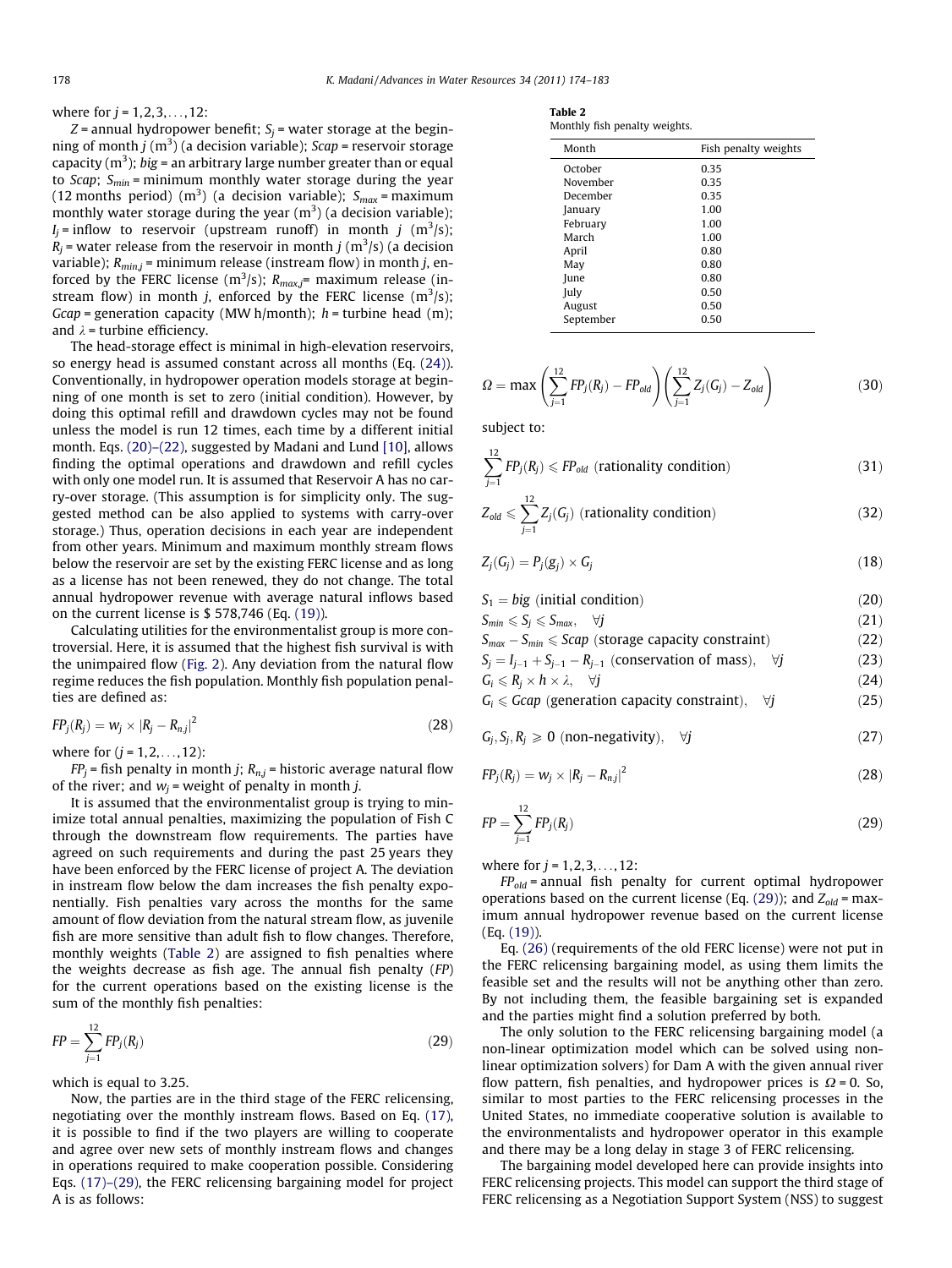cooperative solutions under different conditions. FERC bargaining games do not always have a non-cooperative solution ( $\Omega = 0$ ). Changes in conditions of the problem (e.g. turbine generation capacity, reservoir storage capacity, natural flow regime, hydropower prices, and fish penalties) over time are likely. Such changes may result in cooperative solutions ( $\Omega$  > 0). For instance, if recent studies suggest that fish penalties differ from what would have estimated earlier due to biological change in the fish or updated information on state of ecosystem, the change in the fish penalty weights or functions might result in new solutions to the FERC relicensing problem. For project A, if fish penalties change to those given in Table 3, the FERC relicensing bargaining model has a solution  $\Omega$  > 0, preferred by both parties. In this case, the parties may decide to cooperate and agree on new sets of monthly instream flows (enforced through the FERC license), or wait to gain better solutions in the future through other methods (e.g. asking for assistance from Congress or FERC through formal regulatory and legal processes or filing lawsuits against the hydropower operator). Table 4 shows the gains of each party when new fish penalty weights are applied. Although hydropower operator benefit does

Table 3 New monthly fish penalty weights due to biological evolution of the fish.

| Month     | Fish penalty weights |
|-----------|----------------------|
| October   | 0.40                 |
| November  | 0.40                 |
| December  | 0.40                 |
| January   | 0.90                 |
| February  | 0.90                 |
| March     | 0.90                 |
| April     | 0.80                 |
| May       | 0.80                 |
| June      | 0.80                 |
| July      | 0.70                 |
| August    | 0.70                 |
| September | 0.70                 |

#### Table 4

Gains of each party with the old and new fish penalty weights.

| Case description                                                            | Fish<br>penalty | Hydropower<br>revenue |
|-----------------------------------------------------------------------------|-----------------|-----------------------|
| Operations based on the existing license (original<br>fish penalty weights) | 3.25            | \$578.746             |
| Operations based on the existing license (new<br>fish penalty weights)      | 4 2 9           | \$578.746             |
| Operations based on the new agreement (new<br>fish penalty weights)         | 4 2 1           | \$578.880             |

not increase significantly with cooperation, the risk of future reduction in revenues decreases when the operator is willing to cooperate to finalize the third stage of the process to get a new license.

Figs. 3–5 show monthly hydropower generation, hydropower revenues, and fish penalties under non-cooperative and cooperative cases when new fish penalty weights are applied. These figures show how linking the 12 monthly games is useful and how strategic loss can result in more gain in the larger game. Here, the hydropower generator reduces its generation in half the year for more generation in the other half. This makes the hydropower generator a strategic loser in half of the year and a winner in the other half, with higher overall gain. On the other hand, the environmentalists are strategic loser in 3 months and winner in 9 months, with overall annual fish penalty reduction of 2% under cooperation (Table 4).

[Fig. 6](#page-6-0) shows how the optimal trade-off curve (Pareto-optimal surface) and the optimal solution to the bargaining game can change with changes in the problem. If current operations are at point A, the bargaining game has a solution ( $\Omega$  > 0) which under cooperation results in Pareto-optimal operations (a set of operation rules which cannot be changed to increase one party's gain without decreasing the other party's gain) at point B. In that case, point A is Pareto-inferior. If the current operations are at point B, with no change in the conditions of the problem, the game has no solution  $(\Omega = 0)$ , the parties have no incentive for cooperation, and delaying is a dominant strategy of both players. Under changes in conditions, the new optimal surface may move. The same operations which would have resulted in point B earlier may result in point C due to changes in the problem (e.g. keeping the old operations when fish penalties change, can reduce fish benefits (increase fish losses/penalties). However, under cooperation point C becomes inferior to point D which is the new optimal solution of the bargaining game ( $\Omega$  > 0) located on the new optimal trade-off curve.

#### 5. FERC relicensing and climate change

Climate change is anticipated to increase global temperatures by 1.1–6.4  $\degree$ C by 2100 [\[11\]](#page-9-0). Climate change can result in changes in various conditions such as flow timing and quantity, temperature, biological/ecosystem changes, and fish responses, for FERC projects. Riverine ecosystems of any bioregion are determined by climatic conditions, particularly precipitation and temperature. Changes in precipitation can cause significant changes in riverine plant and animal communities. Various studies [\[12–16\]](#page-9-0) also have found hydropower operations across the United States to be sensitive to climate change.

License terms are generally fixed until the next license is issued. Operating under changing climatic conditions with the fixed license terms is challenging for operators and may result in revenue



Fig. 3. Monthly hydropower generation with new fish penalty weights based on the old license (no-cooperation) and the new agreement (cooperation).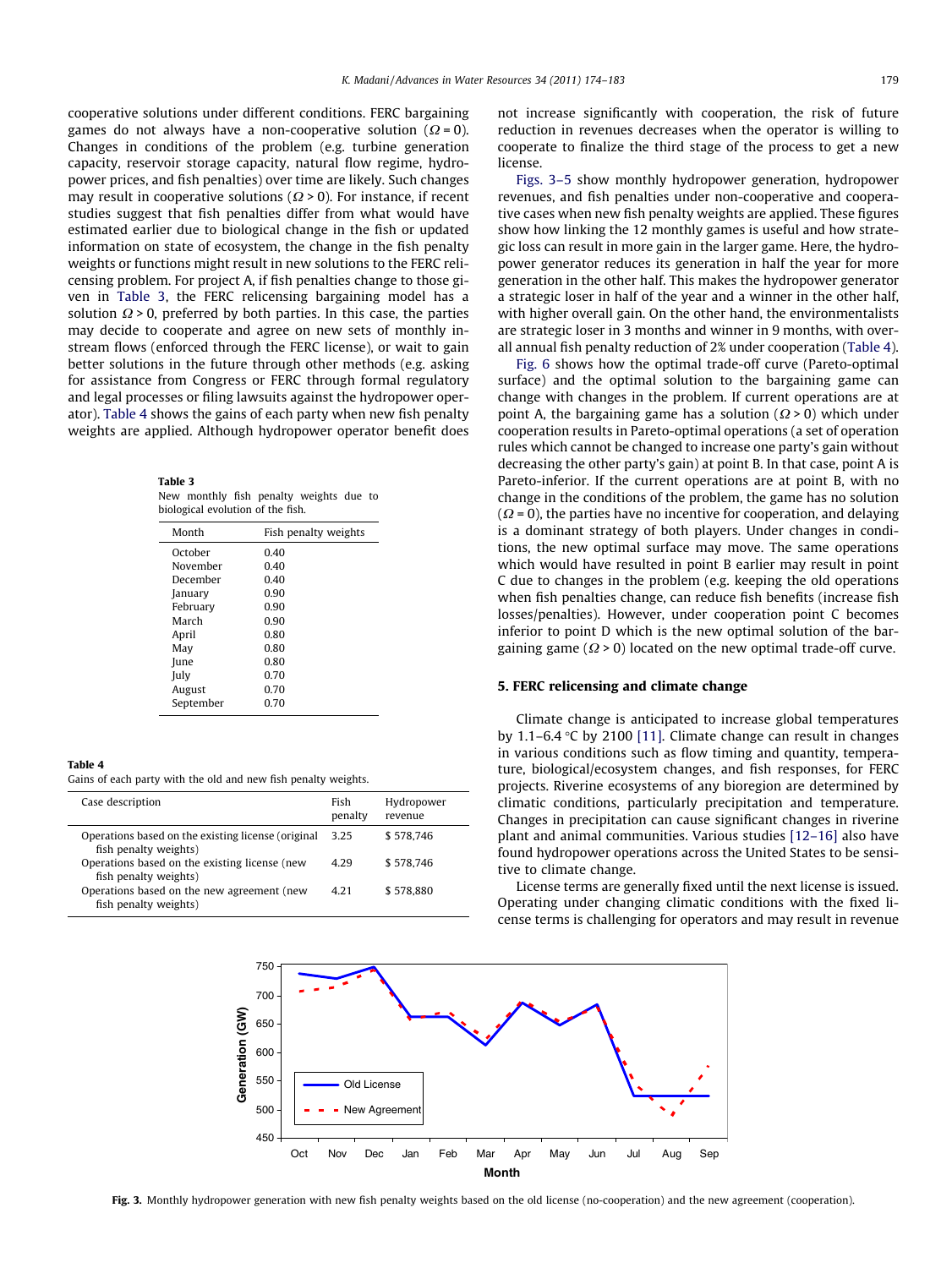<span id="page-6-0"></span>

Fig. 4. Monthly hydropower revenue with new fish penalty weights based on the old license (no-cooperation) and the new agreement (cooperation).



Fig. 5. Monthly fish penalties with new fish penalty weights based on the old license (no-cooperation) and the new agreement (cooperation).



**Hydropower Revenue** 

Fig. 6. Trade-off between fish penalties and hydropower revenue with old and new conditions.

losses. On the other hand, the environmental constraints available in the license may not maximize environmental benefits under changing conditions as the biological and ecological responses may not be known at the time of license issuance.

The FERC relicensing bargaining model can help determine if climate change could provide an incentive for cooperation of involved parties to speed up the third stage of the FERC relicensing process. Changes in conditions for FERC relicensing may move the optimal trade-off curve (Fig. 7) and make the optimal operations and solution (Point A) based on the conditions of the current license infeasible or suboptimal (Point B). In that case, the bargaining model finds a new optimal solution with  $\Omega$  > 0 (Point C). Since operations are based on the terms of the current license as long as a new license has not been issued, under hydrologic changes when



**Hydropower Revenue** 

Fig. 7. Trade-off between the fish penalties and hydropower revenue with and without climate change.

 $\Omega$  > 0, delaying (non-cooperation) is not the dominant strategy for the players and both parties are willing to cooperate to minimize losses from delaying the license renewal.

For project A, if the reservoir inflow changes due to climate change [\(Fig. 8\)](#page-7-0) (assuming that fish penalties and hydropower prices do not change), the hydropower operator responds adaptively by changing the operations (based on the hydropower optimization model (Eqs. [\(19\)–\(27\)](#page-3-0))) to minimize the revenue losses due to climate change. Total hydropower revenue and fish penalty before and after climate change are given in [Table 5](#page-7-0). Reduction of annual inflows by 24% results in a drop in annual revenues by 18% and a substantial increase in fish penalties.

Under climate change, the hydropower operator loses some revenues, but has to keep the operations based on the existing license.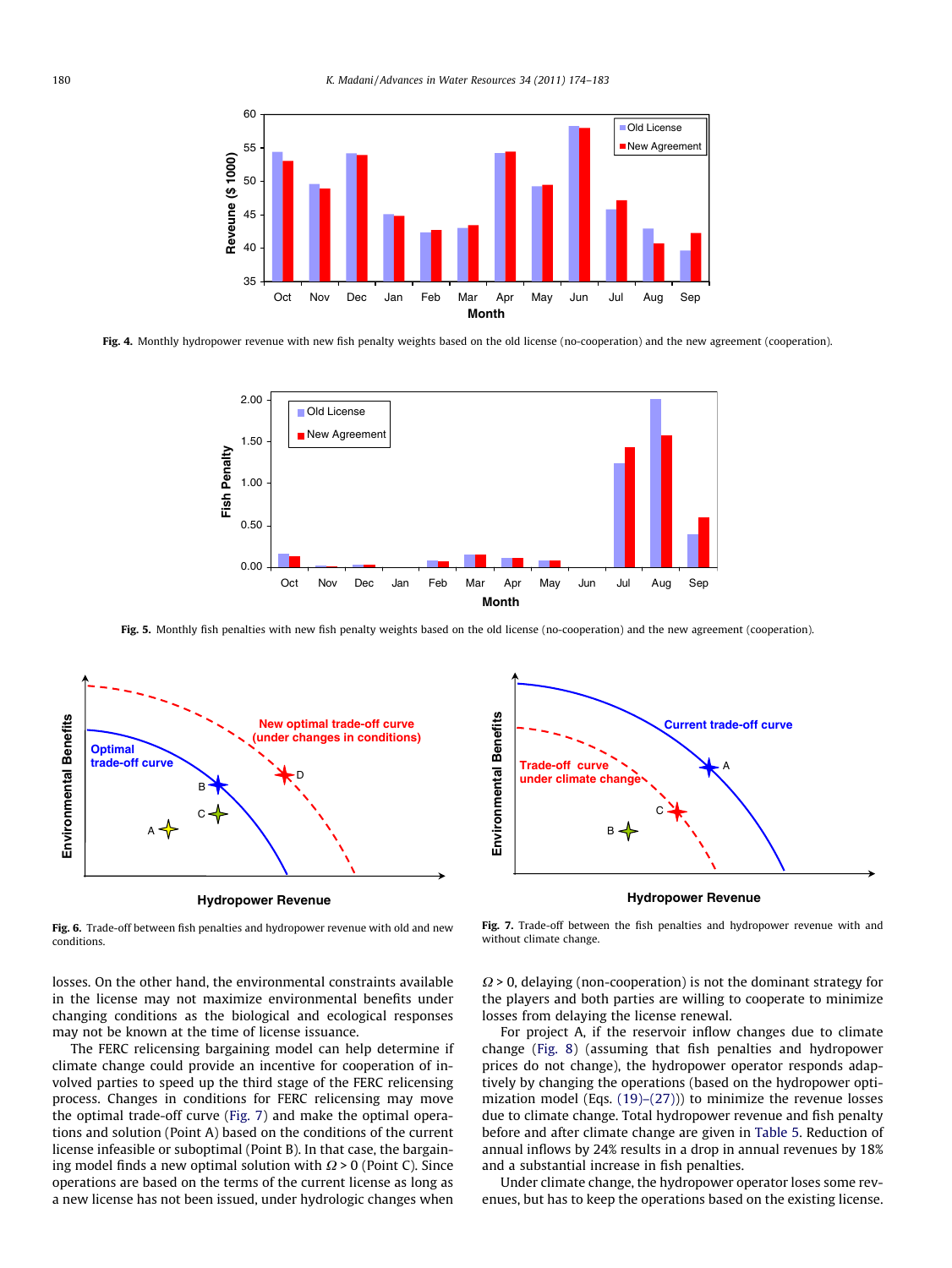<span id="page-7-0"></span>

Fig. 8. Average monthly inflows to Reservoir A under different climate scenarios.

Table 5 Gains of each party under different climate change scenarios.

| Case description                                                    | Fish<br>penalty | Hydropower<br>revenue |
|---------------------------------------------------------------------|-----------------|-----------------------|
| Operations based on the existing license (with<br>historic climate) | 3.25            | \$578.746             |
| Operations based on the existing license (with<br>climate change)   | 138.27          | \$471.735             |
| Operations based on the new agreement (with<br>climate change)      | 92.45           | \$475.504             |

On the other hand, fish penalties will be higher with climate change. Under such conditions, a FERC license with new terms and conditions may improve results for both players under climate change, relative to their results with the old license. When the total hydropower revenue and fish penalty under climate change is used in the FERC relicensing bargaining model and the minimum and maximum instream flow requirements are relaxed, a new solution is found that benefits both players ( $\Omega$  > 0). Therefore, climate change can be an incentive for cooperation. To minimize losses, both parties are willing to hasten a new license with new terms and conditions for downstream flows. Table 5 shows the total hydropower revenue and fish penalty under climate change when the parties are willing to cooperate. Figs. 9–11 indicate the monthly hydropower generation and the gains of each party under non-cooperative and cooperative cases for climate change. Under cooperation, the hydropower generator is a strategic loser in 4 months, reducing its generation and revenue in exchange for higher generation and revenue in 4 other months, keeping generation and revenue equal the rest of the year with higher overall annual revenues. On the other hand, fish penalties increase/decrease (environmentalists strategically lose/win) whenever hydropower generation increases/decreases, making cooperation desirable for both parties.

#### 6. Adaptive FERC license

Climate change may be an incentive to cooperate when the uncertainty about its effects is minimal. Therefore, the projects that are currently in the relicensing process might disregard hydrological and ecological effects of climate change due to the lack of reliable information about the climate. Climate change is expected to become more important in FERC negotiations over the next few decades when its impacts have been experienced and the parties already feel its effects on the system. In the short run, stakeholders may pay more attention to their existing benefits and limit their negotiations to current issues, ignoring long-term conditional changes of the system. The terms and conditions in a FERC license will be valid for the duration of the license (30–50 years) as well as the next relicensing negotiations period (5–21 years beyond the expected expiration of the license). These terms and requirements limit the flexibility of the system to respond to changing conditions, including climate change. Therefore, a framework is suggested for addressing this problem while protecting the rights and basic gains of each party involved in a FERC license.

Although short term licenses may increase the chance of responding to changing conditions and improvement of management based on the new information about the system, the transactions costs and risks of negotiations and the relicensing process can make this solution inefficient. Assuming the length of the FERC license and the relicensing process does not change, parties might be allowed to amend the terms of the license at intervals during



Fig. 9. Monthly hydropower generation under climate change based on the old license (no-cooperation) and the new agreement (cooperation).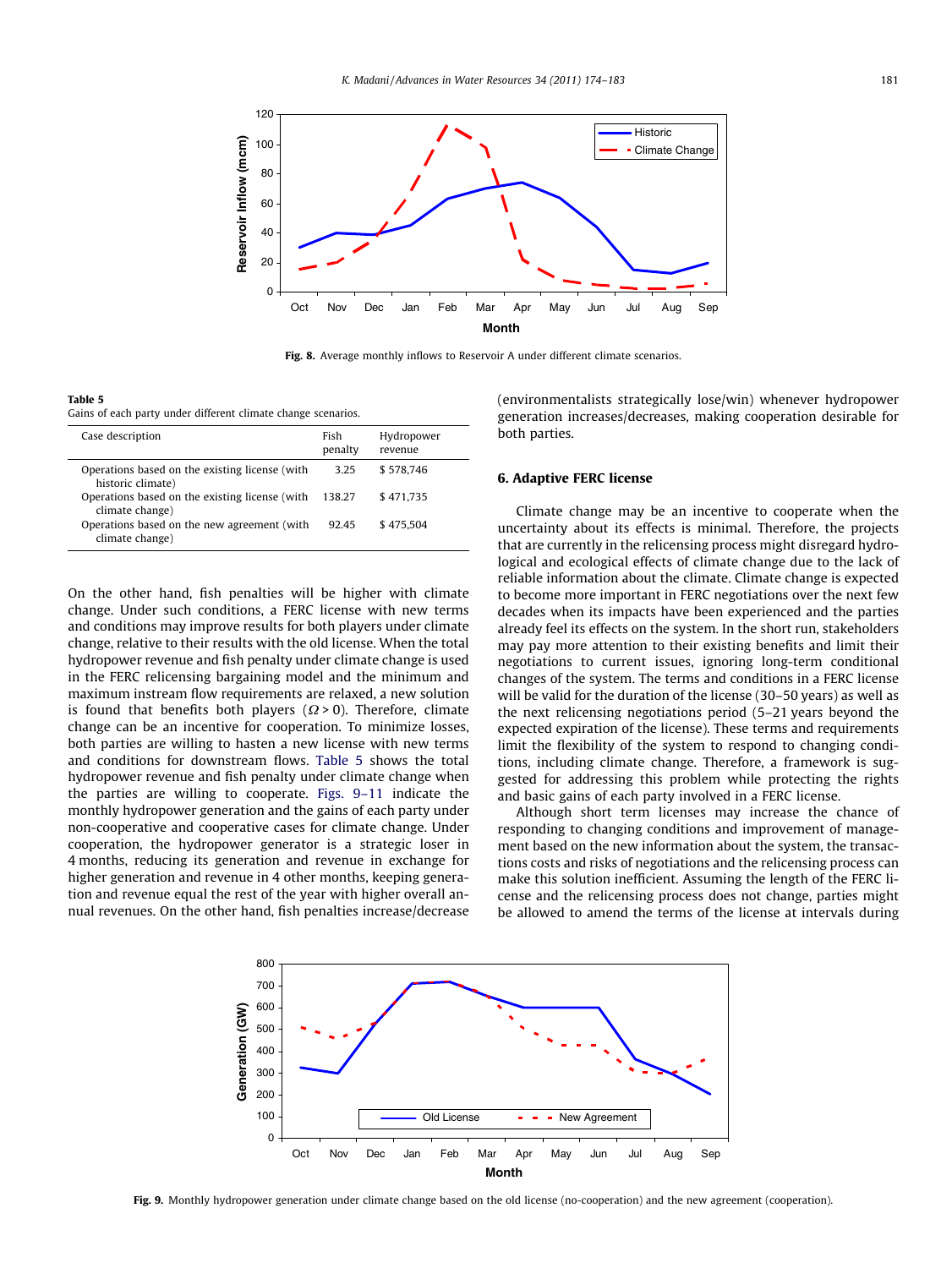

Fig. 10. Monthly hydropower revenue with climate change based on the old license (no-cooperation) and the new agreement (cooperation).



Fig. 11. Monthly fish penalties with climate change based on the old license (no-cooperation) and the new agreement (cooperation).

the license period. At the beginning of each interval, parties have two choices. They can either cooperate for changing the license for a limited time to increase gains to all parties, or they can chose to not cooperate and retain the existing license terms. At each interval, parties can use the latest information and calculated gains while bargaining. Cooperation becomes possible when a win–win situation exists and all parties can benefit from the changed terms. The suggested method can increase the flexibility of the system to respond to different changes (e.g. ecological, hydrological, etc.).

In case of project A, let us assume a new license will be issued in 2012, and in the relicensing process climate change is not an initial concern to the parties. This license will be valid until 2042. If in two decades, hydrology changes substantially, the existing terms and conditions may prove infeasible or inferior solution for both parties. If the parties are allowed to amend the license cooperatively, the terms and conditions of the license can be changed slightly when both parties agree that they will gain more under the revised terms. The new terms can be valid for a set time until more information is available and the ecological response is known better. After a set period (say 5 years), the basic terms of the license become valid and the revised terms become invalid. Again, parties can bargain to increase their gain cooperatively for another limited period.

The revision of a license's terms might be done every few years without FERC's involvement (no cost to FERC), to improve the adaptability of the system to changing conditions (most importantly climate change). What makes an adaptive FERC license feasible (in game theoretic terms) is the ''no loss factor''. No parties can lose from the amendments, as if one party prefers the existing license terms, the license is not changed.

#### 7. Conclusions

The study discussed the ''strategic loss'' concept and suggested revisions to the Nash and Nash–Harsanyi bargaining solutions for application to linked games. Based on the Nash bargaining solution for linked games, this paper explored why in practice FERC relicensing may take longer than expected. A FERC relicensing bargaining model was developed. The developed model, which can support negotiations in stage 3 of the FERC licensing process, can provide insights into FERC relicensing, explain why parties to a FERC license may refuse to cooperate to complete a relicensing process; and find conditions under which cooperation and speeding the relicensing process becomes possible.

The cases discussed in this paper are just numerical examples of theory with many simplifications and assumptions. In practice, estimating the environmental and ecological benefits is controversial and the functions presented here may not be realistic. During the negotiations, the parties can be asked to provide data and functions for utility estimations. Also, in practice, negotiations involve more than two interests, so the modified Nash–Harsanyi bargaining solution, suggested here, should be applied instead of the Nash bargaining solution. This makes the optimization problem more complicated, increasing the computational effort.

Climate change is not expected to enter the FERC negotiations as a major concern at present. However, over time it may provide incentives for cooperation among the parties to FERC relicensing. The fixed terms and conditions of the FERC licenses limit the flexibility of operations to respond to different changes in the systems' conditions. As the effects of climate change are not largely known, an adaptive FERC license is suggested.